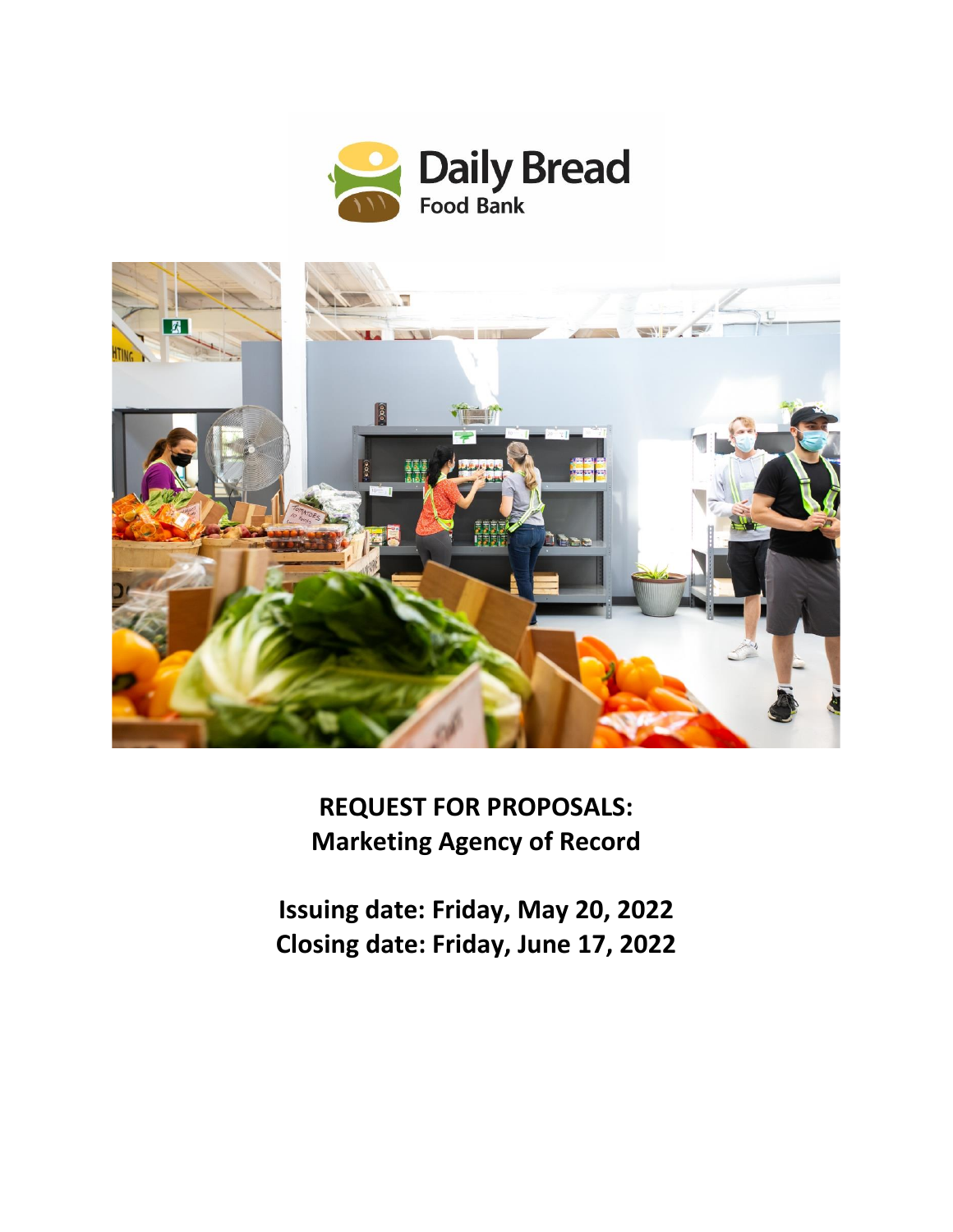#### **1.0 Purpose**

Daily Bread Food Bank is searching for a partner Marketing Agency of Record (AOR).

We imagine that this new partner will review the organization's top of mind awareness trends, media relations activities, donor and volunteer segmentation analyses and current brand positioning to propose strategic development of brand refresh. This process will include engagement with a variety of stakeholders including, but not limited to, the people we serve, volunteers implementing our mission, and the organization's leadership.

Daily Bread Food Bank will work with AOR on a cost-plus basis to develop and execute brand reinforcement projects including:

- Brand refresh
- Full website redesign
- Impactful video content strategy
- Dynamic content email strategy

And we won't stop there! We are a creative, mission-centric organization that is also willing to learn. As a result, the organization is open to new and innovative ideas that will help drive our mission forward. We want our strategic partner to tell us what we may not know.

#### **2.0 About Daily Bread Food Bank**

Established in 1983, Daily Bread Food Bank works towards long-term solutions to end hunger and poverty and runs innovative programs to support low-income families and individuals experiencing food insecurity. Daily Bread distributes fresh and shelf-stable food, and home-cooked meals to 189 food programs at 126 member agencies across Toronto. Daily Bread also publishes the influential *Who's [Hungry](http://www.dailybread.ca/whoshungry)* report - an annual survey measuring trends in food insecurity and poverty in Toronto to educate the public and spark policy change.

| <b>Vision</b>     | End hunger in our city.                                                                   |  |
|-------------------|-------------------------------------------------------------------------------------------|--|
| <b>Mission</b>    | We collaborate with all to eliminate food insecurity and advocate for solutions           |  |
|                   | to end poverty.                                                                           |  |
| <b>Values</b>     | Rights-Based: We believe that food is a human right.<br>٠                                 |  |
|                   | Evidence-Based: Our actions are informed by evidence and form<br>$\bullet$                |  |
|                   | impactful solutions.                                                                      |  |
|                   | <b>Creative:</b> We continuously pursue new and refined solutions to serve<br>$\bullet$   |  |
|                   | the needs of our communities.                                                             |  |
|                   | <b>Equitable:</b> We embrace diversity of thought and actions and prioritize<br>$\bullet$ |  |
|                   | the voices of those affected by poverty.                                                  |  |
| <b>Priorities</b> | Facilitate food access: Execute best in class collection and distribution<br>$\bullet$    |  |
|                   | of quality food through member agency network.                                            |  |
|                   | Activate our city: Provide inspiring opportunities for everyone to<br>$\bullet$           |  |
|                   | participate in our mission, through giving, volunteering, and advocating.                 |  |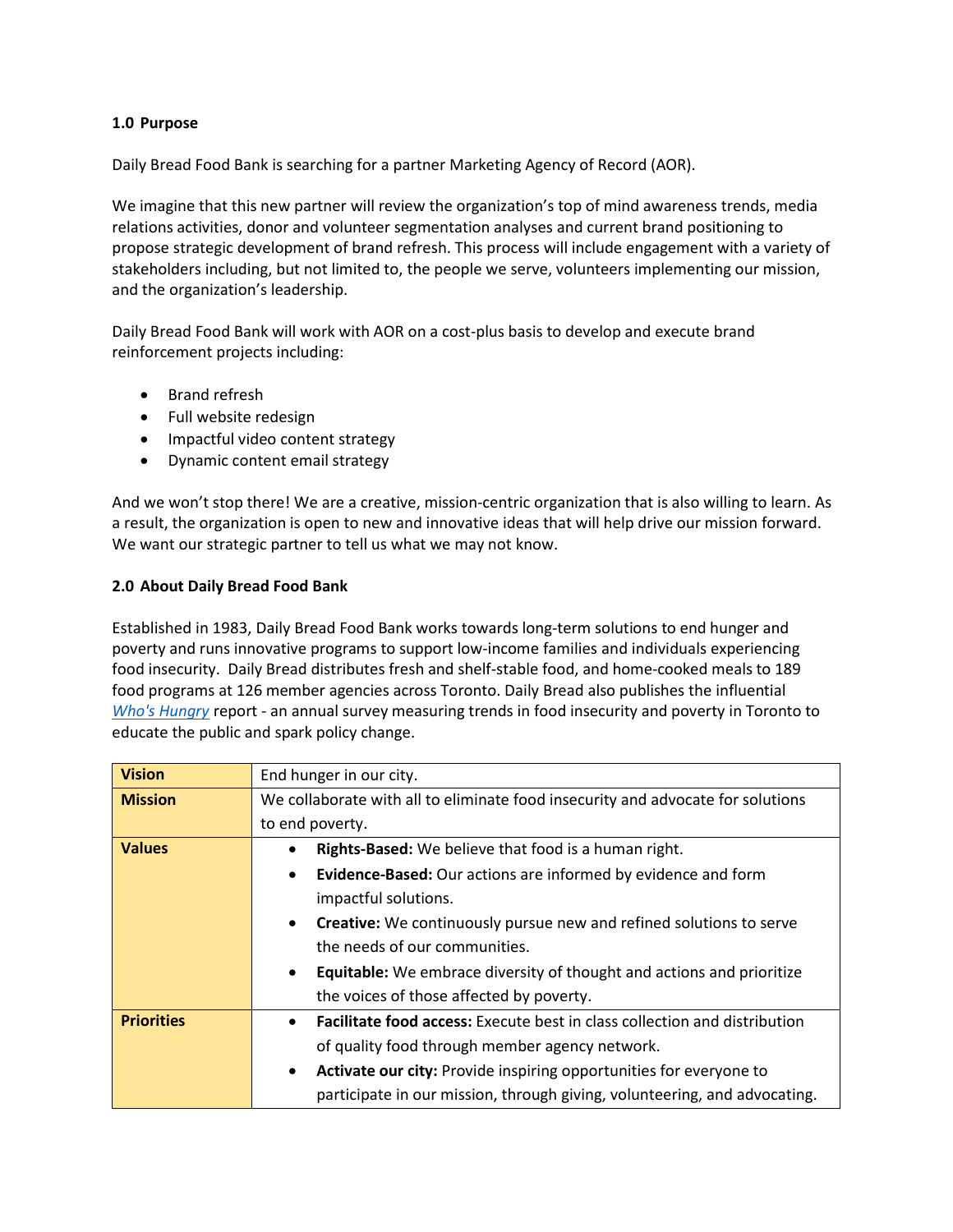|  | <b>Advocate:</b> Mobilize communities to advocate for system changes that |
|--|---------------------------------------------------------------------------|
|  | will positively impact those experiencing poverty.                        |

### **Summary of 2024 Strategic Goals:**

**1.** By 2024, all clients will have access to three days of food per weekly visit, based on redesigned offerings that are guided by client preferences and feature fresh, nutritious food.

**2.** Daily Bread will harness the collective power of our community to create a city where every person can afford the food they need.

**3.** By 2024, Daily Bread will improve the client, agency, and employee experience, and generate business intelligence by modernizing the supply chain from food forecasting to client delivery.

**4.** Daily Bread will enable the resiliency and growth of our network with targeted investments around capacity, service supports and partnerships.

**5.** Daily Bread will be the place that passionate, diverse, and values-driven people join, and stay, to enact change.

**6.** By 2024, Daily Bread will activate donors, corporations, fundraisers, and volunteers to raise \$20M annually and enough food donations to meet our annual food goals.

#### **3.0 Statement of Work**

#### **3.1 Scope of Work:**

The proponent will be involved in, but not limited to, the following:

# • **Brand refresh:**

- o Analysis and evaluation of Daily Bread's current brand.
- $\circ$  Engagement with key internal stakeholders to propose strategic development for brand refresh.
- $\circ$  New organizational branding may include new/updated logo, tagline, colours/fonts, acronym, and other relevant associated materials.
- o Implementation of brand on website.
- o Development of new brand guide, toolkit, and roadmap to roll out new/updated brand.

# • **Full website redesign:**

- o Overall plan and project management of full website redesign.
- o Content audit and copywriting.
- o Development of project budget and key milestones.
- o Liaising with key stakeholders.
- o Status updates to ensure project stays on schedule and on budget.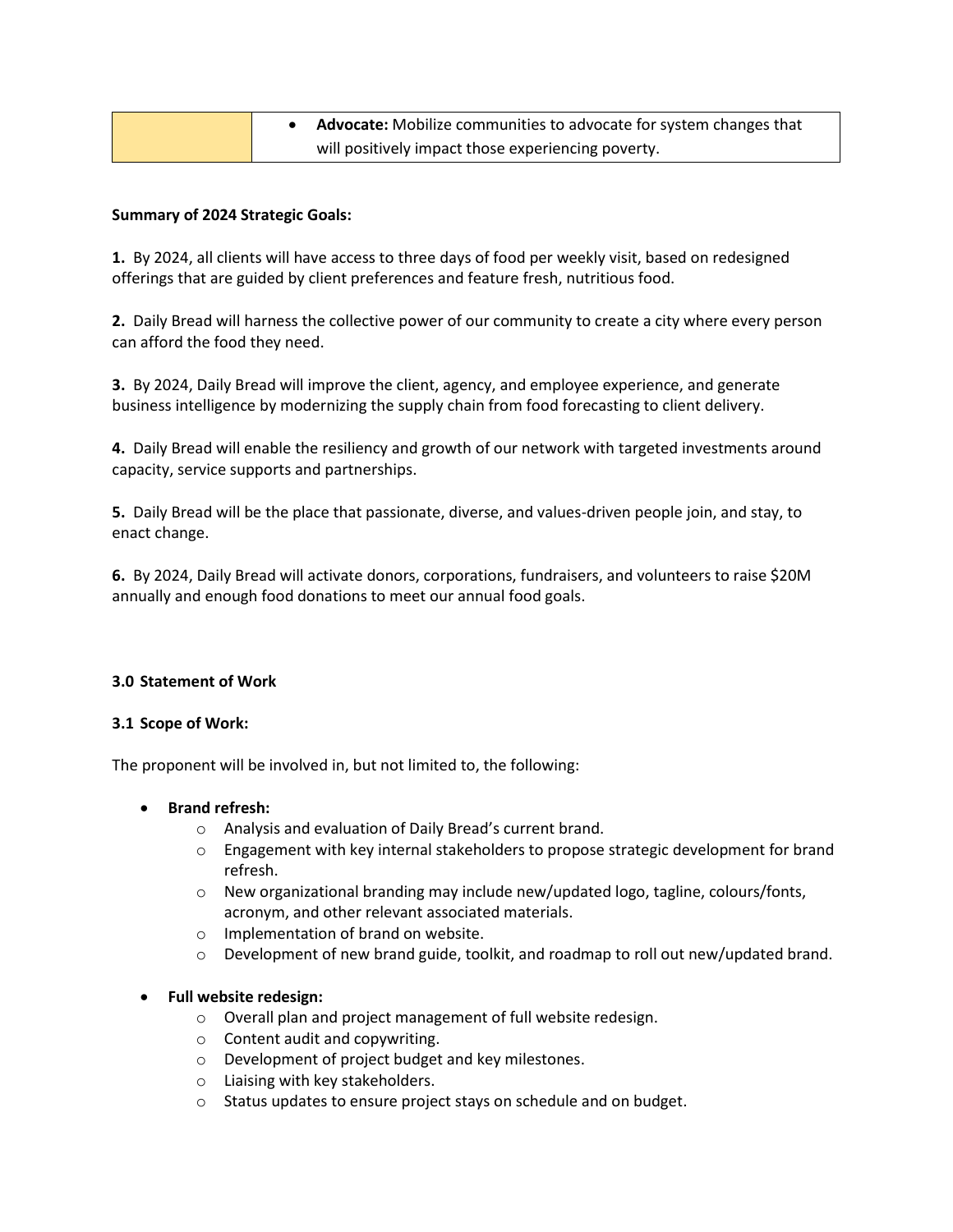- o Website launch plan and execution.
- **Video content:**
	- o Develop impactful video content strategy to demonstrate Daily Bread's impact in the community.
	- o Lead scripting, storyboarding and production of video and/or other visual content.
	- $\circ$  A minimum of 5 key videos to be developed for an audience that includes donors, volunteers, advocates, and general public.
	- o Video content for social media.
- **Dynamic content strategy:** 
	- $\circ$  Provide strategic insight to inform Daily Bread's dynamic email content strategy.
	- o Content and A/B testing recommendations.
	- o Email marketing efficiency.

# • **Overall strategic marketing direction and support:**

 $\circ$  Provide support as needed with Daily Bread's ongoing initiatives including social media, development of marketing collateral, media plans, special events, etc.

# **3.2 Existing Agency Relationships**

Daily Bread currently works with a team of contractors for graphic design, print, video, paid digital marketing, etc. A contract with successful partner may be on a non-exclusive basis. Daily Bread reserves the right to request alternative bids for select pieces of work during the term of the AOR contract, and/or perform certain functions in-house or through contractors as needed.

#### **4.0 Proposal Requirements**

Bidders must include the following components when responding to this RFP:

#### **4.1 Agency Background and Experience**

The proponent must:

- Provide relevant information pertaining to its history, agency philosophy and growth trends.
- Describe what agency considers to be strongest competitive advantage.
- Describe relevant experience in marketing in the non-profit sector, particularly in relation to issues of poverty and food insecurity.
- Demonstrate familiarity with Daily Bread's history, current state, mission, vision, values, and strategic goals.
- Demonstrate capacity to support and guide marketing efforts from a Rights-Based, equitable, diverse, and inclusive lens.

# **4.2 Account Personnel**

Proposals must specify the names and relevant qualifications of each of the team members who will be assigned to the Daily Bread account, and the role each will play in overall account management.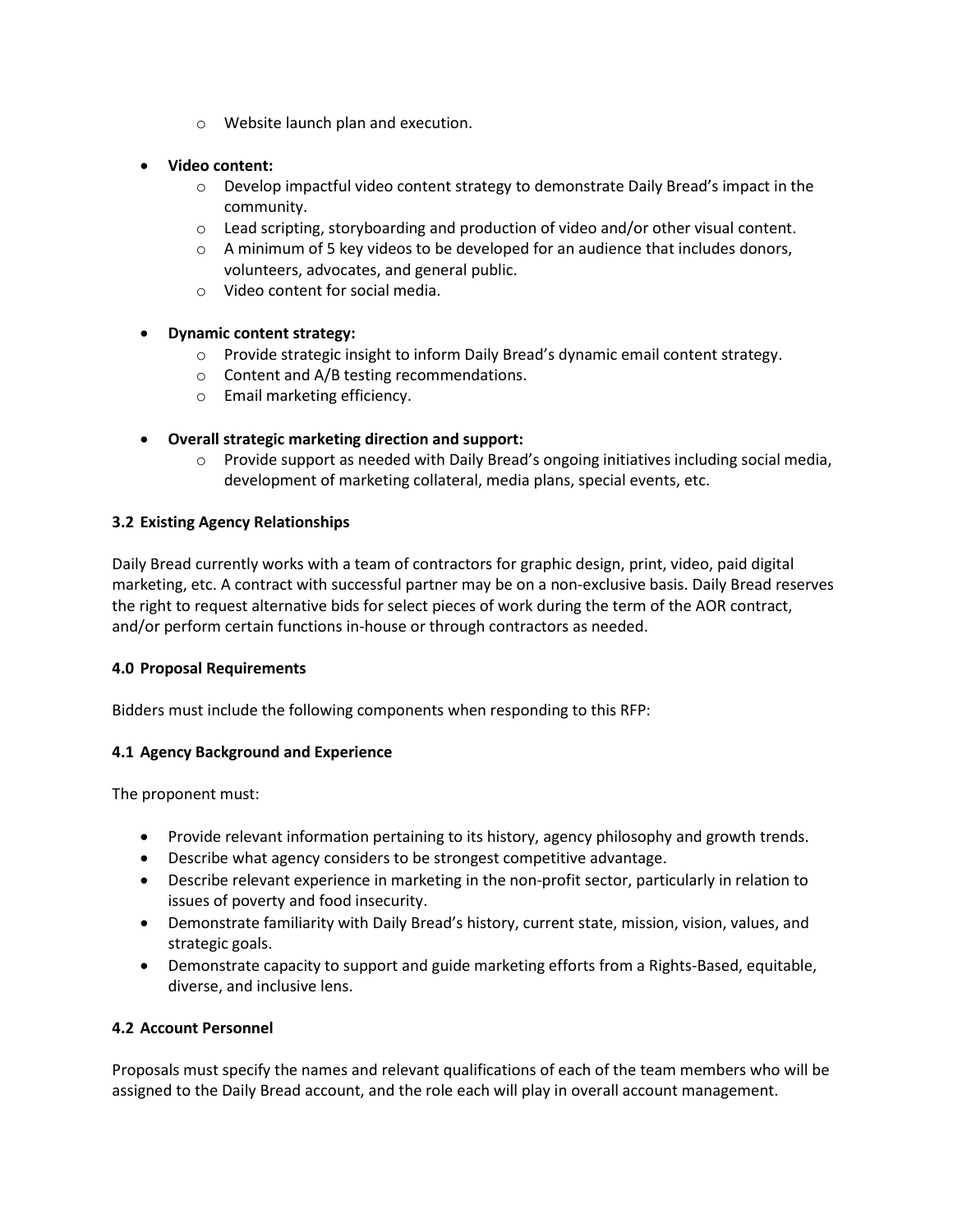Geographic location from where management will take place should also be included.

# **4.3 Agency Clientele**

Proposals must contain current client list, specifying national, regional, local accounts, and include a brief outline of scope of services provided to each client.

### **4.4 Agency Resources**

Submissions shall identify proposed key areas of account management, clearly highlighting capabilities and expertise in the following areas:

- Overall brand development and management
- Strategic marketing
- Creative design and development
- Website design and management
- Video production
- Copywriting
- Social media strategy, planning and development
- Media planning and buying, including digital
- Measurement strategies
- Community relations and partnership development

#### **4.5 References**

Please provide a minimum of three written letters for client references, for purposes of reference checks to be conducted by Daily Bread at its discretion.

#### **4.6 Account Administration**

Proponents shall outline their proposed procedures related to the administration of Daily Bread's account. This should include:

- Estimates for each of the key projects outlined under Scope of Work
- Rate structures
- Billing schedules
- Budget tracking and expense reporting
- Status reports and meeting scheduling to discuss account progress
- Program evaluation and success metrics
- Any other relevant information

#### **4.7 Agency Remuneration**

Proponents shall outline all fees, expenses, and incidental charges for which they expect to be reimbursed over the term of contract. All pricing information is to be quoted in Canadian dollars (plus HST).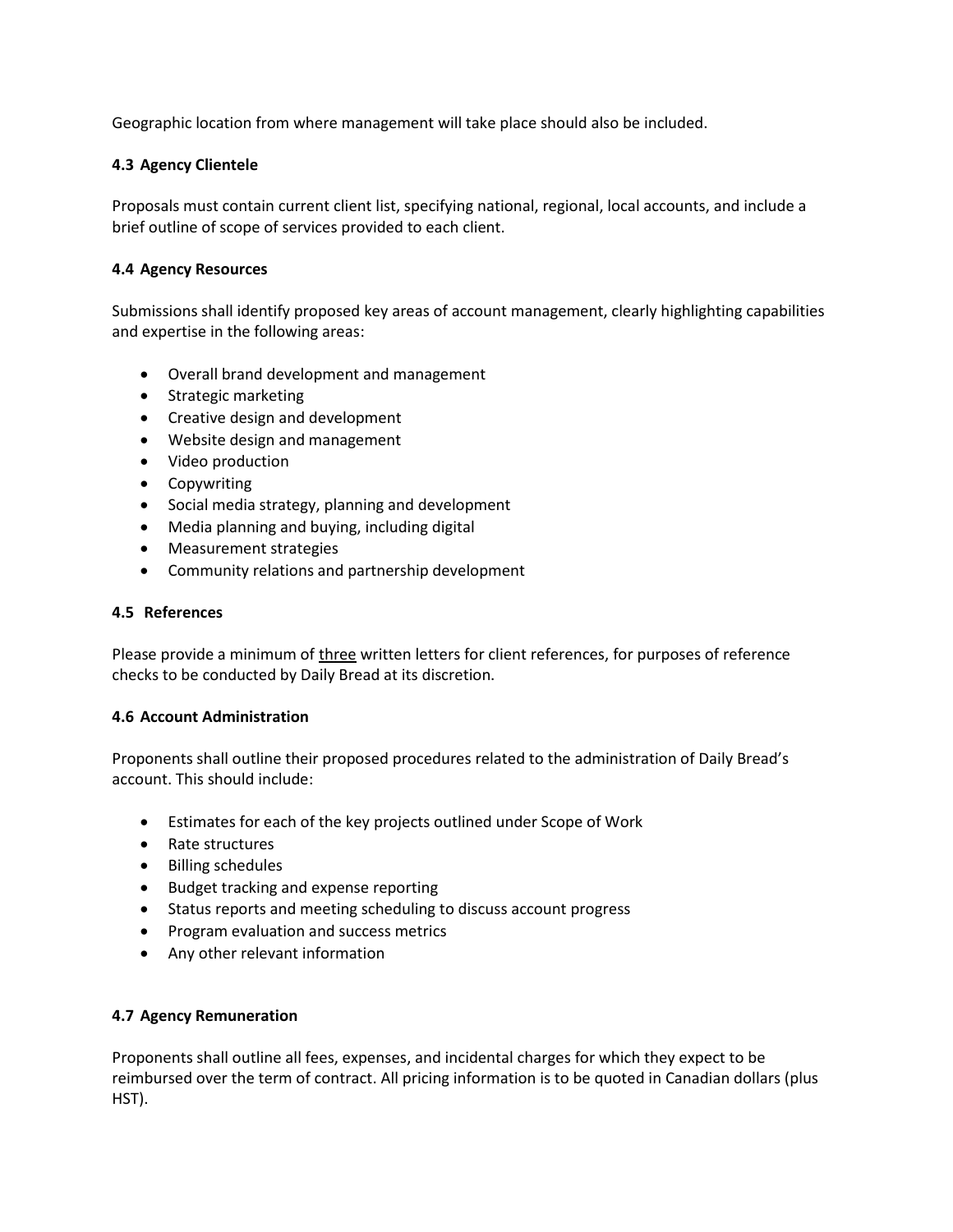### **4.8 Agency Approach to Implementation**

Proponents are requested to outline in detail the approach to be taken to begin work immediately upon being awarded AOR contract. Please include details such as initial meeting schedule, research, presentations, relevant insights, etc.

### **4.9 Samples of Work**

Please supply three samples of the agency's most innovative, strategic work in the past two years. Include the following:

- Campaign objectives
- Creative plan
- Media plan
- Integrated components
- Budget (planned vs final)
- Analysis of campaign effectiveness

Please identify team members responsible for this work, and indicate if they are currently employed with agency, and whether they will be assigned to Daily Bread's account.

# **4.10 Conflict of Interest Guidelines**

The successful AOR must agree to the following for the duration of the contract:

• Not to accept or engage in any activities that either impair, or may reasonably be perceived as likely to impair or diminish its ability to perform its responsibilities as Daily Bread's AOR.

# **5.0 RFP Schedule**

Please note these timelines may be subject to change and will be communicated to any proponents who submit a bid and/or are short-listed.

| <b>Milestone</b>                                 | <b>Key Date</b>                     |
|--------------------------------------------------|-------------------------------------|
| Request for proposals issued                     | Friday, May 20                      |
| Last day for questions / inquiries               | Friday, June 3, 4:00pm ET           |
| Proposal submission deadline                     | Friday, June 17, 4:00pm ET          |
| Daily Bread Food Bank tours with CEO may be      | Monday, May 30 - Friday, June 10    |
| booked during this period                        |                                     |
| Evaluation of proposals by Daily Bread team      | Monday, June 27 - Thursday, June 30 |
| Short list selection and notifications           | Monday, July 4 - Wednesday, July 6  |
| Proponent presentations                          | Week of July 11                     |
| Final award notification to successful proponent | Week of July 18                     |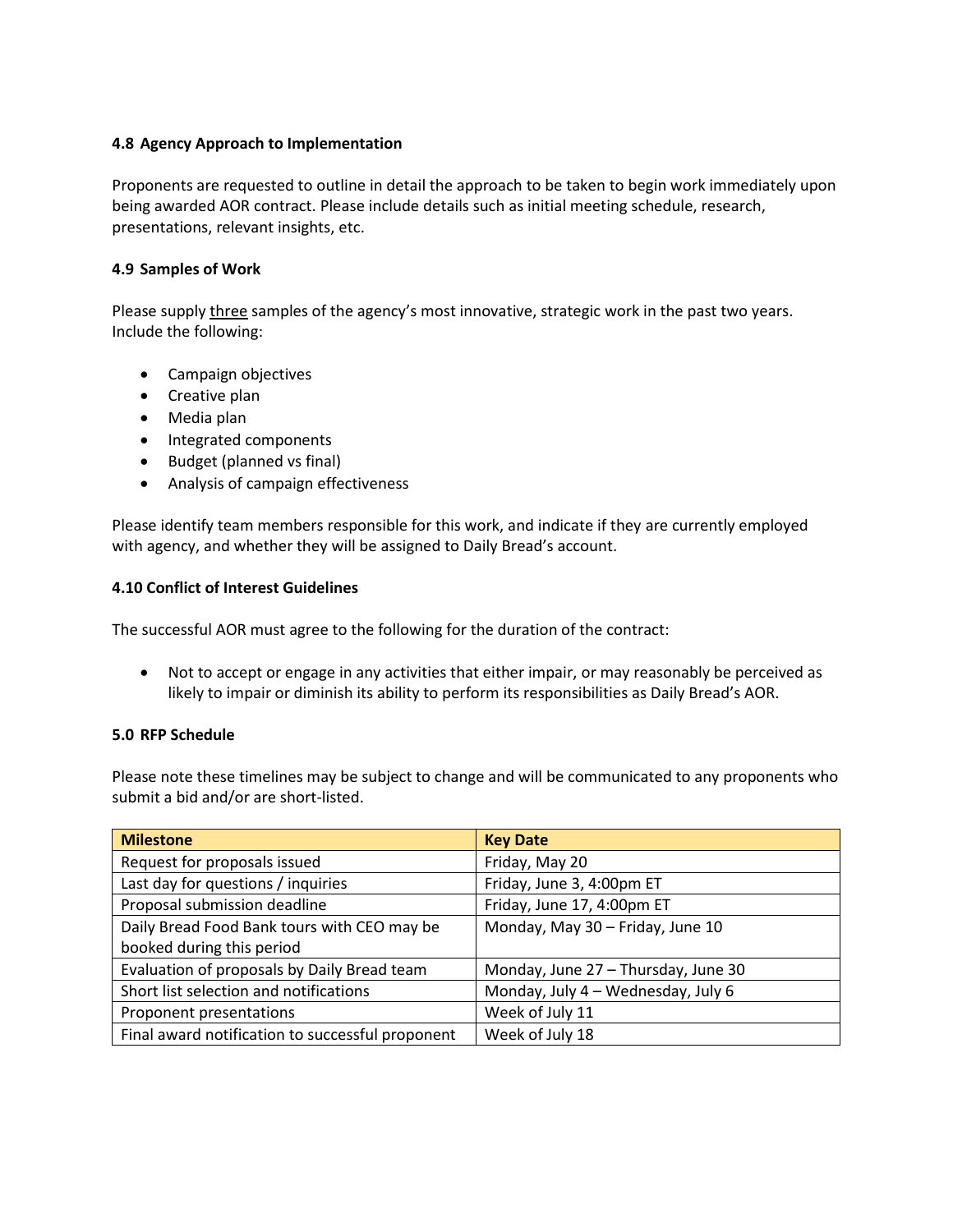#### **6.0 Short List Presentation**

Short listed proponents will be invited to make an in-person presentation to Daily Bread internal stakeholders the week of July 11, 2022.

Presentations will either be held on-site at Daily Bread, 191 New Toronto Street, Toronto, or at the agency's offices. The schedule and order of presentations will be determined upon completion of the short list. Participating agencies will be notified directly.

#### **7.0 Communication and Proposal Submission Guidelines**

Any questions relating to the specific requirements for the content of the RFP must be directed via email only to:

Eva Molina VP, Marketing and Communications Email: [emolina@dailybread.ca](mailto:emolina@dailybread.ca)

#### **Inquiries will be accepted from Friday, May 20 until Friday, June 3, 2022, at 4:00pm ET. Inquiries received after this date will not be addressed.**

#### **8.1 Proposal Submission**

Proposals must be submitted in pdf format via email on or prior to **Friday, June 17, 2022, 4:00pm ET\***, to the following:

Eva Molina VP, Marketing and Communications [emolina@dailybread.ca](mailto:emolina@dailybread.ca)

CC. Neil Hetherington, CEO [nhetherington@dailybread.ca](mailto:nhetherington@dailybread.ca)

> Gretchen Daniels, CFO [gdaniels@dailybread.ca](mailto:gdaniels@dailybread.ca)

\*Please note that proposals submitted after closing date and time will not be considered.

#### **8.2 Selection and Notification**

Agencies determined by Daily Bread to posses the capacity to compete for this contract will be selected to move into the presentation phase. Written notification will be sent to these agencies via email. Following the presentation phase, one agency will be selected to move forward with contract negotiation.